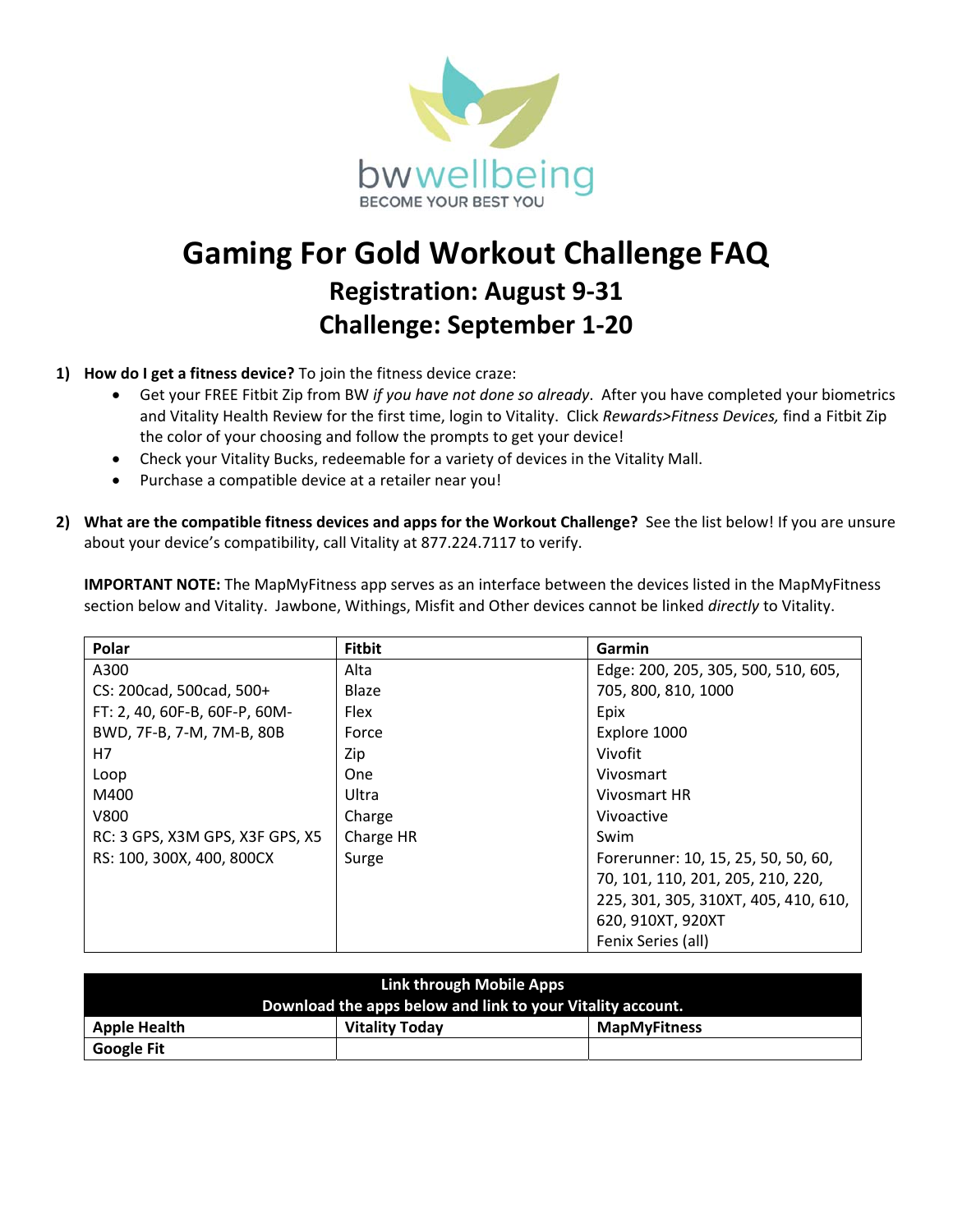| Link through MapMyFitness App<br>Download the MapMyFitness App, link the app to Vitality, and link your device to the app |                     |        |  |  |
|---------------------------------------------------------------------------------------------------------------------------|---------------------|--------|--|--|
| Jawbone                                                                                                                   | <b>Withings</b>     | Misfit |  |  |
| Up                                                                                                                        | Pulse               | Shine  |  |  |
| Up24                                                                                                                      | Activite            | Flash  |  |  |
| Up3                                                                                                                       | <b>Activite Pop</b> |        |  |  |
| UpMove                                                                                                                    |                     |        |  |  |

- **3) How do I link my fitness device to my Vitality account so that my workouts count toward the Challenge?** Log in to Vitality and click on *Devices* from the *Manage Your Links* box on your homepage. Click on your fitness device for more information and follow the instructions!
- **4) I use multiple different fitness devices. If I accumulate workouts on multiple devices in a day, will Vitality add all of them together?** Vitality's current system cannot apply multiple devices to a step total. The system records from the device that accumulates the greatest number of steps.
- **5) Do I have to have a fitness device to participate in this Challenge?** No! If you do not have a fitness device, you can earn workouts by checking in on the Vitality Today App to your local gym and working out for at least 30 minutes, or signing in to your BW on‐site fitness center (where available) and working out for at least 30 minutes.
- **6) What is the Vitality Today App and how do I get it?** Vitality Today is Vitality's smartphone app, which allows you to check in to local gyms, complete your VHR, and complete your weekly goal check‐ins from your mobile device. Visit your smartphone's app store, download the FREE Vitality Today App, and login using your Vitality account credentials.
- **7) How do I check in to a gym on the Vitality Today App?** Login to the app using your Vitality account credentials and check in to your gym by clicking *Gym Visits* on the bottom navigation bar. Find and click on your gym from the list of gyms that Vitality recognizes in the area and work out for at least 30 minutes to have your workout added!
- **8) What if I don't see my local gym on the Vitality Today App?** If you are at your gym and you still do not see it on Vitality's list, call Vitality Customer Care with your gym's name, location and phone number.
- **9) Why can I only earn 1 workout/day?** Just like when you earn Vitality points for working out, Vitality records only the source with the highest activity level each day. For example, if you take 15,000 steps *and* check in to your local gym on the same day during the challenge, you will earn 15 Vitality points (for the steps – higher than 10 points for 15,000 steps) and 1 workout for the Workout Challenge.
- **10) If I earn my first workout by checking in to my gym, do I have to earn the rest of my workouts for the challenge this way in order for them to count?** No! You can switch between the approved workouts as often as you like throughout the challenge.
- **11) How often will Vitality sync my workouts with the Challenge Leaderboard?** Based on the workout source, the time that your workout appears on the Leaderboard may vary.
	- If your workout is being reported from the Vitality Today App check-in, your workouts will appear within the next few hours on the Leaderboard.
	- If your workout is being reported from your daily step count on a fitness device *and you have synced your device with your device provider,* your workout will be uploaded to display within the next 48 hours on the Leaderboard.
- **12) Are spouses eligible to participate in the Workout Challenge?** YES! We are very excited to have spouses join in the fun! Spouses can register through their Vitality account and join the team of their choosing!